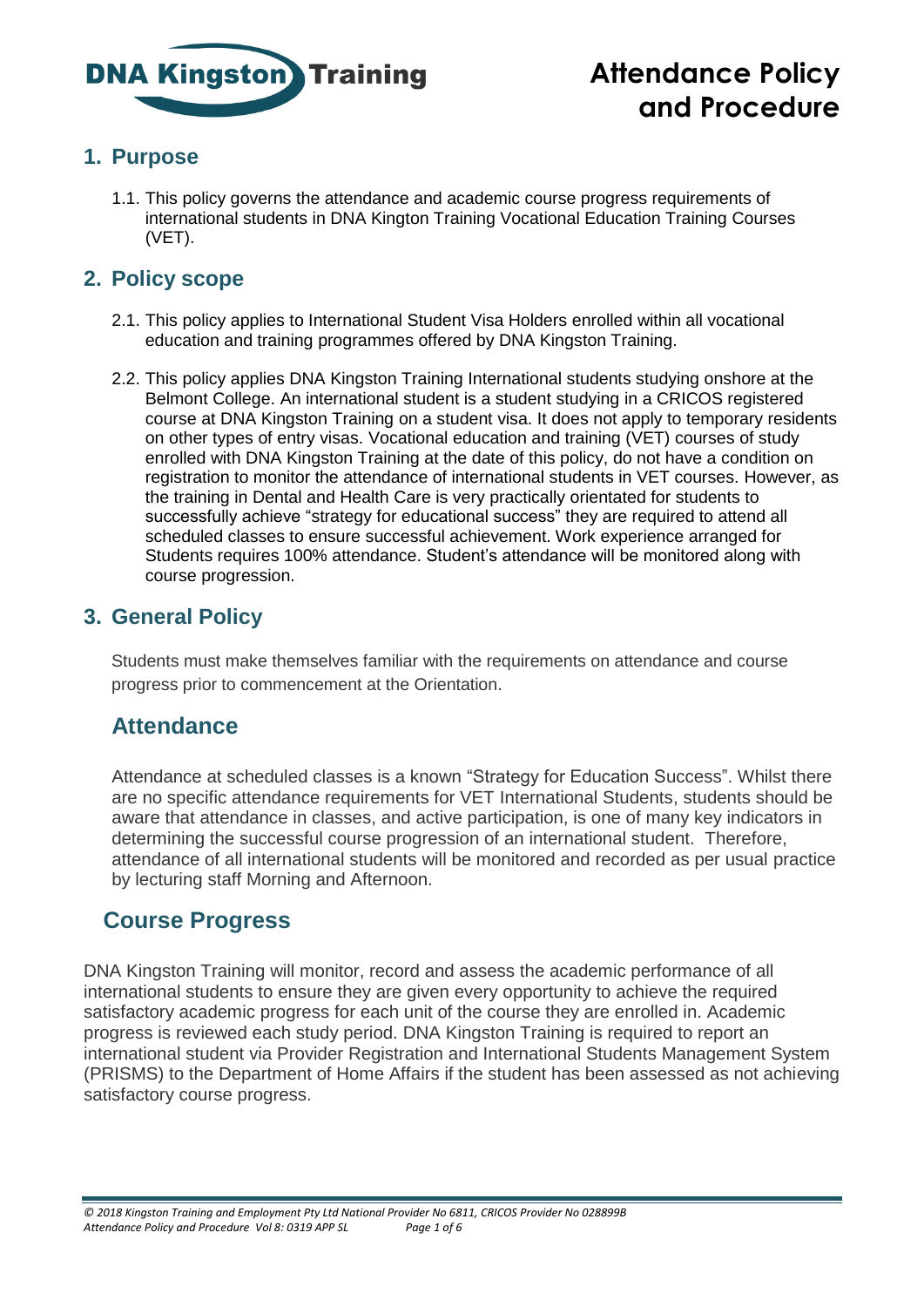

Satisfactory course progress is defined as:

Vocational Education & Training (VET) successful competency in 70% or more of enrolled units of competency within each study period.

Should a student be identified as being 'at risk' of unsatisfactory course progress students will be placed on an intervention strategy (with an Individual Training Plan).

The intervention strategy is designed to support the international student to successfully continue their studies and complete in the timelines required.

International students are encouraged to contact or speak with their lecturers or support staff, if they are experiencing difficulties in their studies at the earliest possible opportunity. Upon receipt of receiving a notification that you are maintaining unsatisfactory course progress, or have been identified as potentially being 'at risk' students should act on the advice in the letter and seek support and appointment with relevant staff and Lecturer.

## **Monitoring course progress**

Lecturing staff will use a variety of assessments to deem whether a student is 'at risk' of, or is making unsatisfactory progress. These may include, but are not limited to the review of:

- o The student's attendance record
- o Class participation
- o Late submissions of assignments
- o Resubmissions
- o Requests for extension of class work or assignments
- o Requests for additional help with assignments or class work
- o Feedback from other lecturers
- o Not yet competent or fail grades on assignments
- o English ability or ability to articulate their message
- o Log in records of DNA Kingston Training systems
- o Results of assignments and units/subjects

If a student is identified as not making satisfactory course progress or 'at risk of' (as per policy requirements) students may be put on an Intervention Strategy (See Policy on Web Site).

If the student is identified before the end of the study period, the program area will make contact with the student, including sending a Warning Letter to enable a meeting to be scheduled and an Intervention Strategy to be put into place with the student's acceptance. This will be done as early as possible and practicable. Lecturers are to continue to monitor the academic progression of the student and review their results at the end of the semester.

DNA Kingston Training must then notify the student of its intention to report the student to the Department of Home Affairs for unsatisfactory progress. DNA Kingston Training will issue the student with a letter of intention to report for unsatisfactory progress (warning letter) informing the student of their breach, and that he/she is able to access Students can access the complaints and appeals process (Policy on web site) and the student has 20 working days in which to do so.

#### **Appeals**

Students have the right to appeal a decision about their attendance or course progress.

Students can refer to complaints and appeals on the web site for further detail.